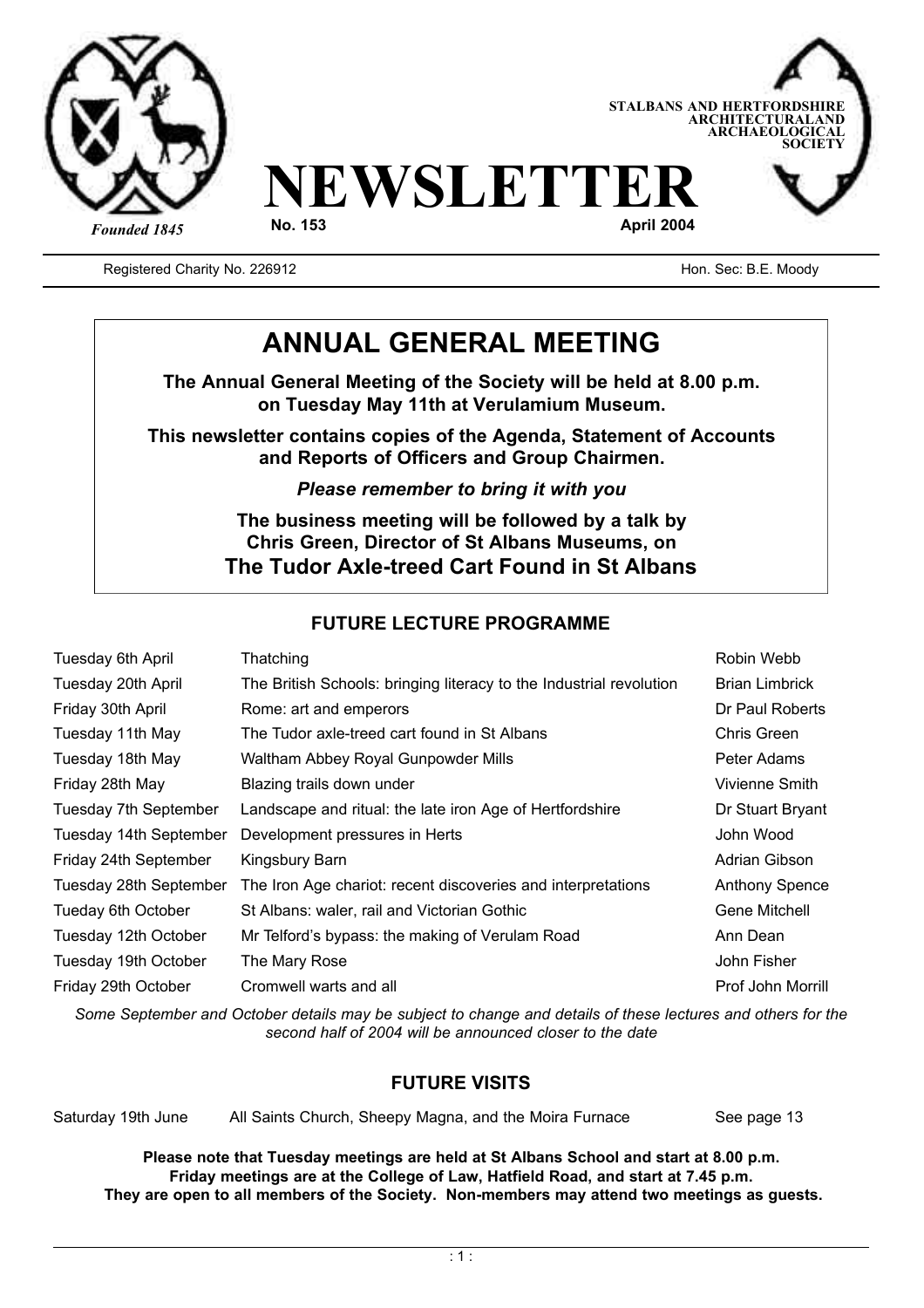# **Annual General Meeting**

**Tuesday 11th May 2004, Verulamium Museum at 8.00 p.m.**

# **AGENDA**

- 1. Apologies for absence
- 2. To confirm the minutes of the previous AGM held on 13th May 2003
- 3. To adopt Reports from the following Officers, and the Accounts for the year to 30th September 2003:

Hon. Secretary Hon. Treasurer Hon. Lecture Secretary Group Chairmen and Project leaders

- 4. To elect a President, as John Brodrick retires from office and **Mr David Dean** is nominated to succeed him
- 5 To elect Officers and Vice-Presidents. The Hon. Secretary, Lecture Secretary, Librarian and Membership Secretary are proposed for re-election. **Ms Dee Drinkwater** is nominated as Newsletter Editor to replace Mr Anthony Barry and **Mrs Ann Dean** for the vacant post of Publicity Officer. There are vacancies for Hon Treasurer and Excursion Secretary, for which nominations are invited

Mr David Dean will temporarily retire as Vice-President, but **Mrs Kate Morris** and **Mrs Margaret Taylor** are proposed for re-election. **Mr John Brodrick** is proposed for election.

- 6. To elect three members to fill vacancies on Council. **Mrs Ann Kaloczi**, **Mr Stuart Rolfe** are proposed for election and **Mrs Gene Peyton-Jones** for re-election after one year's service
- 7. To confirm the nomination of Group Representatives, viz:

Archaeology Mr Roger Miles Architecture and Local History Dr Gerard McSweeney Research Committee Mr J T Smith Property Research Mrs Kate Morris 17th C Population Research Mrs Pat Howe Conservation vacancy

- 8. To appoint an Independent Examiner
- 9. Motion by Mr Roger Miles: "That this Society strongly urges that the Joint Editorial Committee should add the words '*and History*' to the title of *Hertfordshire Archaeology"*
- 10. To transact any other competent business

*B.E. Moody* Hon. Secretary

After the AGM there will be a lecture by Mr Chris Green, Director of St Albans Museums, on **A Tudor Axle-treed Cart found in St Albans**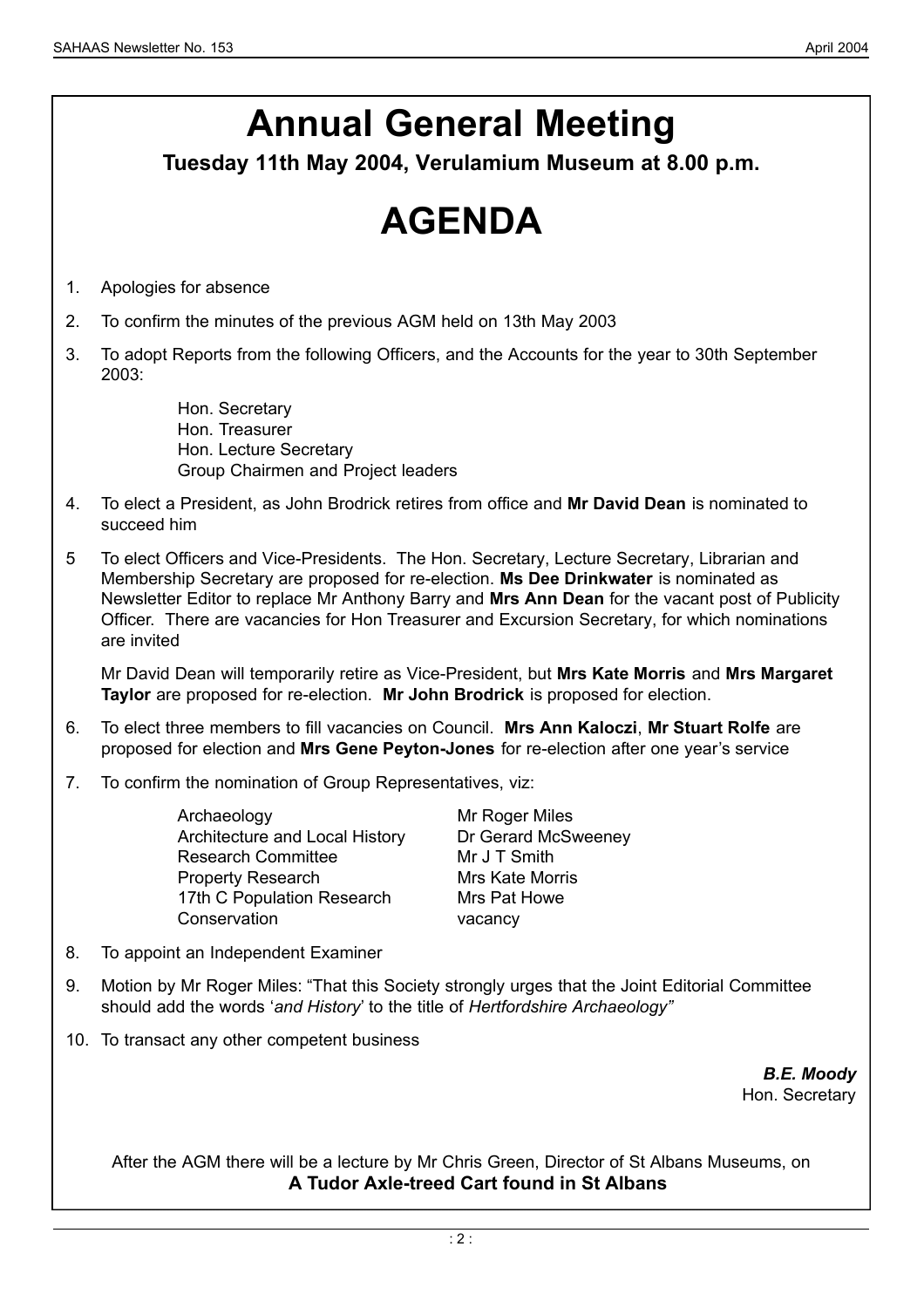## **PRESIDENT'S REPORT**

It seems hardly possible that I have been in office for nearly two years. In that time, my domestic circumstances have changed and it became clear to me around the middle of last year that I would be spending considerably more time away from St Albans after the end of 2003. Consequently I thought it best to tell the SAHAAS Council as early as possible that I could not serve for a third year and they should look for a new President to be appointed our next AGM in May.

The Society has been fortunate in its past presidents and, needless to say, I felt most honoured to be asked to follow in the footsteps of such eminent predecessors.

The SAHAAS has had a remarkable record of achievement in the century and a half since it began. This is well recorded in the excellent book *The Light of Other Days*, written by our long-serving Secretary, Brian Moody. Throughout its history, the Society has made notable contributions to the recording of the history and archaeology of the St Albans area. It has a long list of high quality publications and it has provided its members with an intellectual feast through its series of lectures.

However, when I took office I wondered if we had not been a bit reticent in making our locality aware of what we had achieved and, perhaps more important, what we might contribute to the common wheal in the future. To that end I suggested to the SAHAAS Council several lines of action that would make our neighbours, and especially the City Council, more aware of us and our potential. It so happened that the Charter celebrations of 2003 gave us a golden opportunity to make a start on that process. Our immediate past President, Kate Morris, together with Pat Howe, David Dean and Betty Masters, took the initiative to produce a high quality illustrated book, *St Albans 1553*, to support the SADC's organised events. They also mounted an art competition for local primary schools that produced some excellent entries and may have forged some permanent links between the Society and the teaching of history in local schools. We also provided a free public lecture on the subject of the Charters issued by King Edward VI which was attended by over 200 people.

Another signal achievement was the publication of thirteen years' research by a large number of our members on St Albans in the latter half of the 17th century. That was published by the Hertfordshire University Press and has been warmly praised by all who have read it.

The Society's past successes in the field of research and publications have occurred because individual members took an initiative. The classic example was the suggestion by our eminent member John Smith thirteen years ago that a group should make a detailed study of St Albans in the 17th century. However, the Society itself was not proactive in such matters. To give us a bigger role in that field the SAHAAS Council established a Research Committee under John Smith's chairmanship to suggest fields in which research could fruitfully be undertaken and to stimulate people (not necessarily confined to our own membership) to do the research. I think this will prove to be a most important change. I hope that all these new initiatives that have occurred on my watch will prove to be fruitful in the future.

As I come to the end of my term I do feel concern for the Society over the next few years. Like many similar local bodies we have been experiencing great difficulty in finding people willing to help run the Society. As I write we are looking for a new President, a new Treasurer, a Publicity Officer, a Conservation Officer, an Outings Organiser and a Organiser of our contribution to manning the Clock Tower over summer weekends. I fear that if we do not fill these posts we will have to stop performing functions where we can and, where we cannot, the Society may have to operate less efficiently than in the past. We may also have to contract out functions we cannot man adequately from within our membership and that will increase our costs.

I would finally like to thank all who attend our meetings for the wave of kindly warmth that I receive from the audiences when I am officiating.

### *John Brodrick*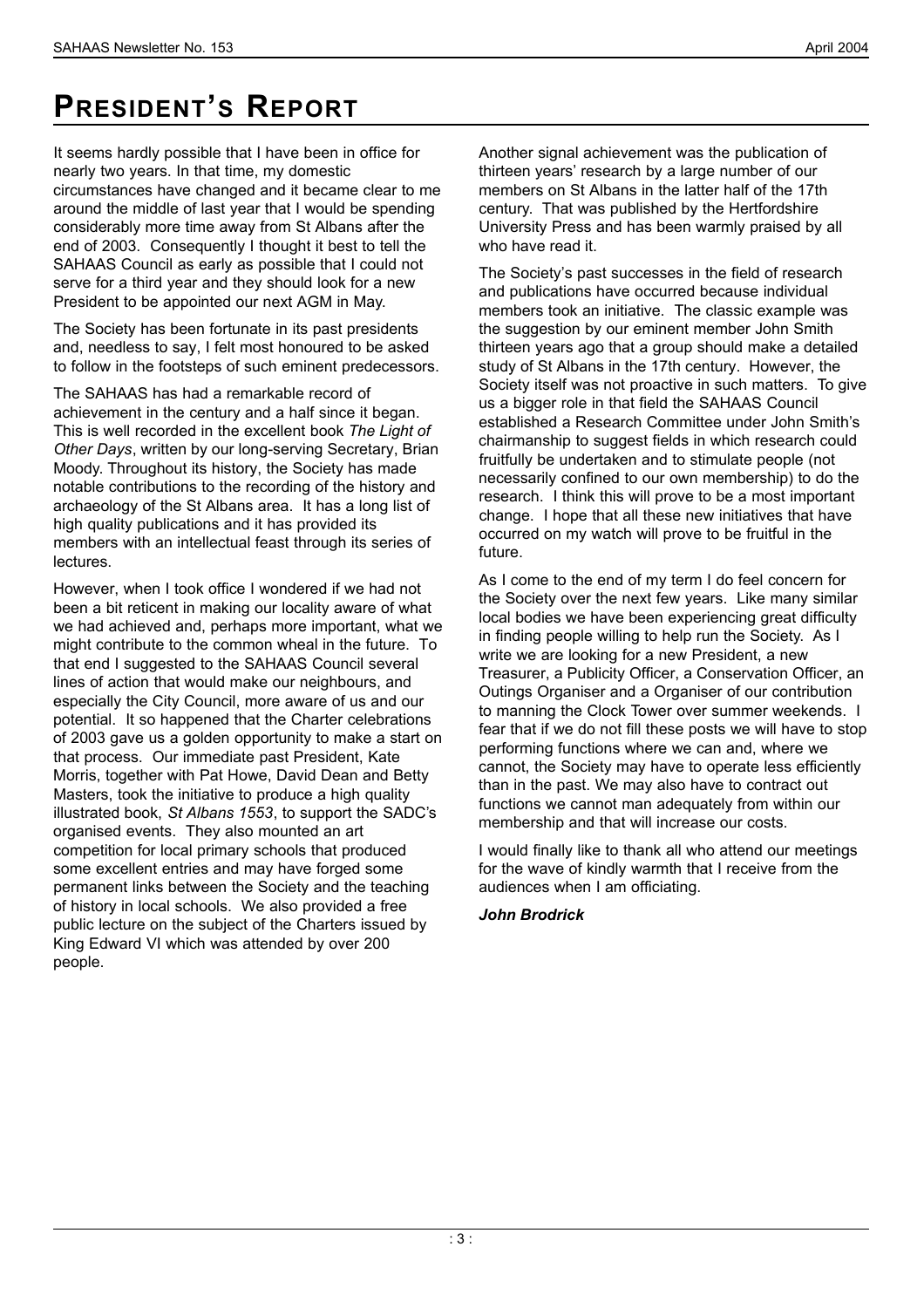# **HON. SECRETARY'S REPORT**

As we continue to investigate and record the history of St Albans, it is easy to forget that we may sometimes be helping to make history as well as rediscovering it. For example, it is now four and a half years since we decided to join the efforts being made to save the unexcavated half of Verulamium from destruction by deep ploughing.

The first thing we did was to organise a petition to English Heritage, which many members will remember signing, and helping to collect other signatures. When the total had reached 1,500 names, I delivered the petition to the Director of English Heritage, in the hope that it would stiffen their resolve. It was encouraging subsequently to hear people in high places referring to 'the strength of local feeling' about the problem, but when nothing actually happened, we and others continued to lobby everyone who might have some influence, such as the eminent archaeologist Lord Colin Renfrew (an Old Boy of St Albans School). We should particularly thank our Honorary Member, Ros Niblett, for her persistence in this respect – how did she manage to get the public support of Tony Robinson?

The unfortunate Government Minister for Culture, Media and Sport had a few other problems to deal with, like Stonehenge, the Millennium Dome and Wembley Stadium, but at last her Department has managed to reach agreement with the Gorhambury Estate to stop deep ploughing in perpetuity, and to return the land to pasture. Verulamium has been waiting 1,500 years for this!

This year we have also been looking to the future. We have an increasing number of members with computers, and we now have an embryo website, address **stalbanshistory.org**, which we hope will develop into a valuable means of communication. It may take a bit longer to equip the Archaeology Group with the sort of computer graphics that we see on television, but who knows what the future holds?

*Brian Moody*

# **HON. TREASURER'S REPORT**

Our income this year is rather higher than last year, despite lower interest rates on our investments, and is due to:

- 1) Higher donations. A larger donation from the Clock Tower reflecting the highly successful Jubilee Year and a substantial surplus from our Excursions. Traditionally our Excursion Secretaries not only organised the visits but also handled the finances. This enabled them to keep a float for the following year. Any surplus funds were given back to the Society from time to time and were treated as donations. This year our new Excursions Secretary Isobel Leek preferred me to handle the money side – details are shown in the Accounts – and the remaining surplus from previous years has accordingly helped to boost our Donations.
- 2) Tax Relief reflecting an ever-increasing number of our members generously giving Gift Aid – so much easier than the 'consumer unfriendly' old covenant. My grateful thanks!

Expenditure this year was higher than previous years reflecting the cost of our new Website and celebrating the anniversary of the 1553 Charter; however, as we did not have to make any provisions there is a comfortable surplus of income over expenditure.

The Street Memorials Appeal project has now been completed and we are hoping that the balance can be used in conjunction with the Council to some of the other plaques which are in urgent need of refurbishment.

This year we published *St Albans 1553* which was well received. This helped to boost our sales and offset the probably inevitable fall in demand on some of our other publications. I doubt that some of today's current best sellers will have the same degree of longevity as *Around St Albans with Geoff Dunk*, which has been going for over 20 years now – in no part due to the efforts of Norman Kent to whom our grateful thanks for all his hard work.

Our grateful thanks for the work of our Membership Secretary Megan Atton. With a steadily rising membership her workload continues to grow remorselessly and we are in her debt.

My thanks also to our Honorary Auditor Pauline Jennings for her efforts on our behalf.

As usual the books will be available for inspection at the AGM when I shall be pleased to answer any questions.

### *David Aubrey*

**For reasons of confidentiality SAHAAS accounts have been withheld from the version of the newsletter displayed on our website**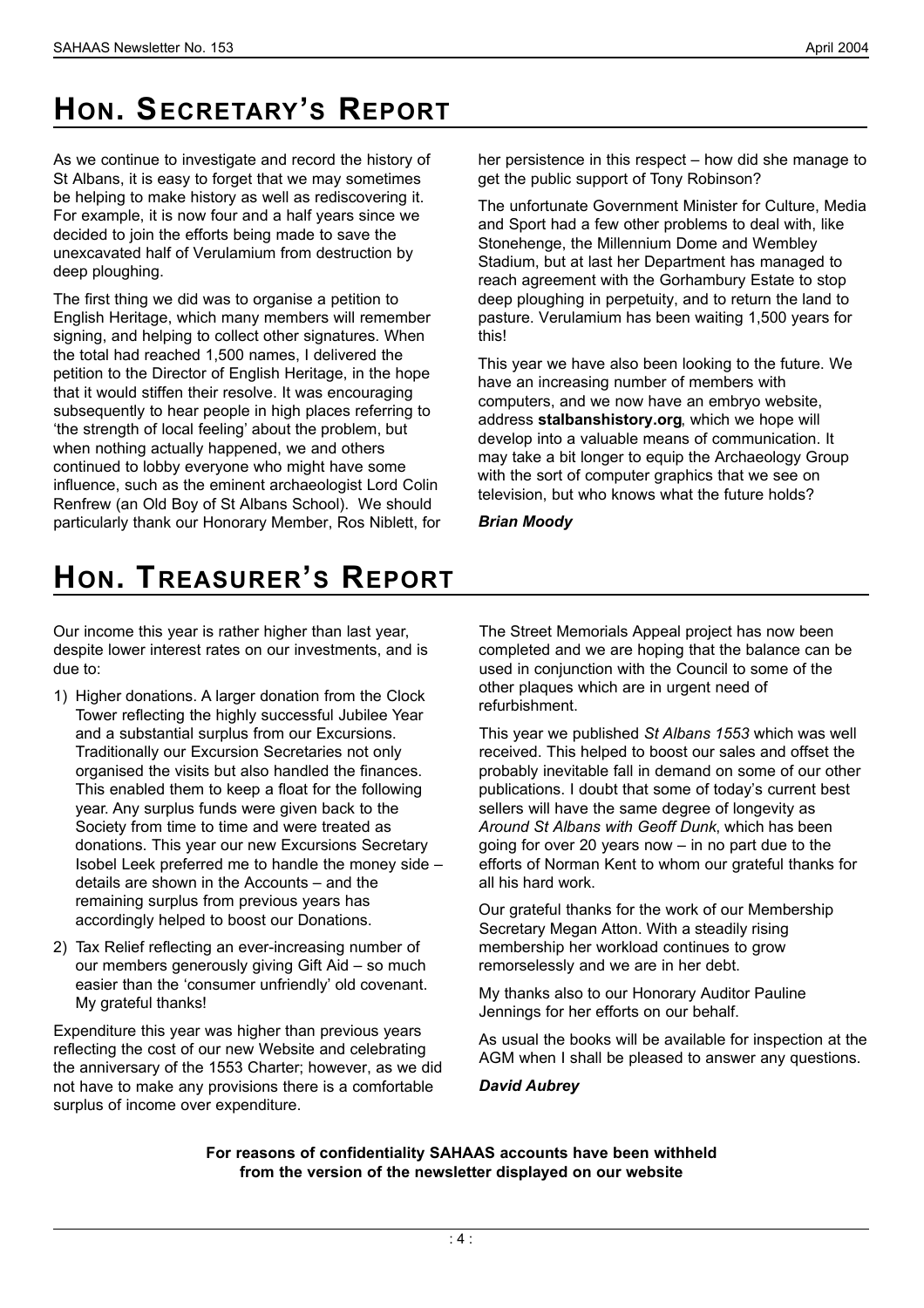At the coming AGM I am asking those present to endorse a request to Council that it press for a change to the title of *Hertfordshire Archaeology* to more accurately reflect its aims and actual range of content.

From its inception HA was intended to include material of much wider scope than the purely archaeological. This aim has only been achieved with varying success and for one volume spectacularly not.

Hertfordshire is not a large county and if we are to publish HA with anything like the regularity we wish, the content cannot be restricted to purely archaeological reports. Relevant to this is the change in the last 25 years, in the pattern of field archaeology; there has been a steep decline in research excavation, leaving rescue ahead of development as the principal source of field work. This does not result in published reports so often, unfortunately. The present backlog is a result of publication delay.

The history of HA over the last 10 years or so has been an embarrassment and frustration to our society, the Editorial Committee and both professional and amateur archaeologists and historians in the county. By the date of the AGM the long-awaited next volume should have appeared. This has been achieved in part by employing the services of an outside company and if this is to continue in order to ensure regular publication the total production cost will rise.

The economics of HA are questionable on any rational basis at present. A significant fraction of the print run lies in Council members' garages and eventually has to be disposed of. This despite the fact that Society members are entitled to a free copy; damning evidence of the fact that it is, or just as importantly, is perceived, not to be of

interest. A simple change of title could help maximise the number and range of potential contributors and in turn ensure the attention of as many subscribers as possible.

Many county journals reflect the breadth of content in their titles, I instance that for Essex (a county with one and a half times the population and over twice the area of Hertfordshire): *Essex Archaeology and History*. My proposal, although I am quite open to other suggestions, is that the name of our County Journal be changed to *Hertfordshire Archaeology and History*.

I am aware that the HA Committee has in the past considered just such a change as I am proposing, but that it was unable to get the agreement of our principle partner, the East Herts Society. Given all the circumstances and recent history of HA, should they maintain that position I could only characterise it as Luddite and unsupportable. I doubt it will have escaped members' notice that this proposal is coming from someone on the 'archaeological wing' of the Society and that clearly no axe is being ground in proposing deemphasis of archaeology. Archaeology in the County will in no way be disadvantaged by the change. If our membership should endorse the line I am proposing, at our AGM, it is my hope that the weight this will carry would cause East Herts to rethink.

When I spoke on this matter at the last Society Council meeting I had the distinct feeling that I was pushing at an open door. The formal backing of the membership is all that is required.

#### *Roger Miles* Chairman, Archaeology Group

## **PROPERTY HISTORY GROUP**

The Group has taken a slightly different turn in the last little while. Whereas there is greater difficulty in pushing the records back in time for some parts of the original area under research (St Peter's Parish in the Borough), it is recognised that the picture is like only one half of a jigsaw without considering the Abbey Parish. A small subgroup is now setting out to cover the same aspect of the research already undertaken for the descent of property in St Peter's for the Abbey Parish. Similarly, they will start by looking at the census and directory records for the late nineteenth century, so we will soon have a very comprehensive set of data for the Victorian period in the town.

It is planned to make a presentation on what can be concluded from some aspects of this data during the next season's calendar of the Architecture & Local History Group.

In the meantime, an article on the history of the site between the old St Peter's Vicarage and the Pemberton Almshouses on Bowgate, written by Gerard McSweeney, has already been submitted to *Hertfordshire Archaeology*.

### *Kate Morris*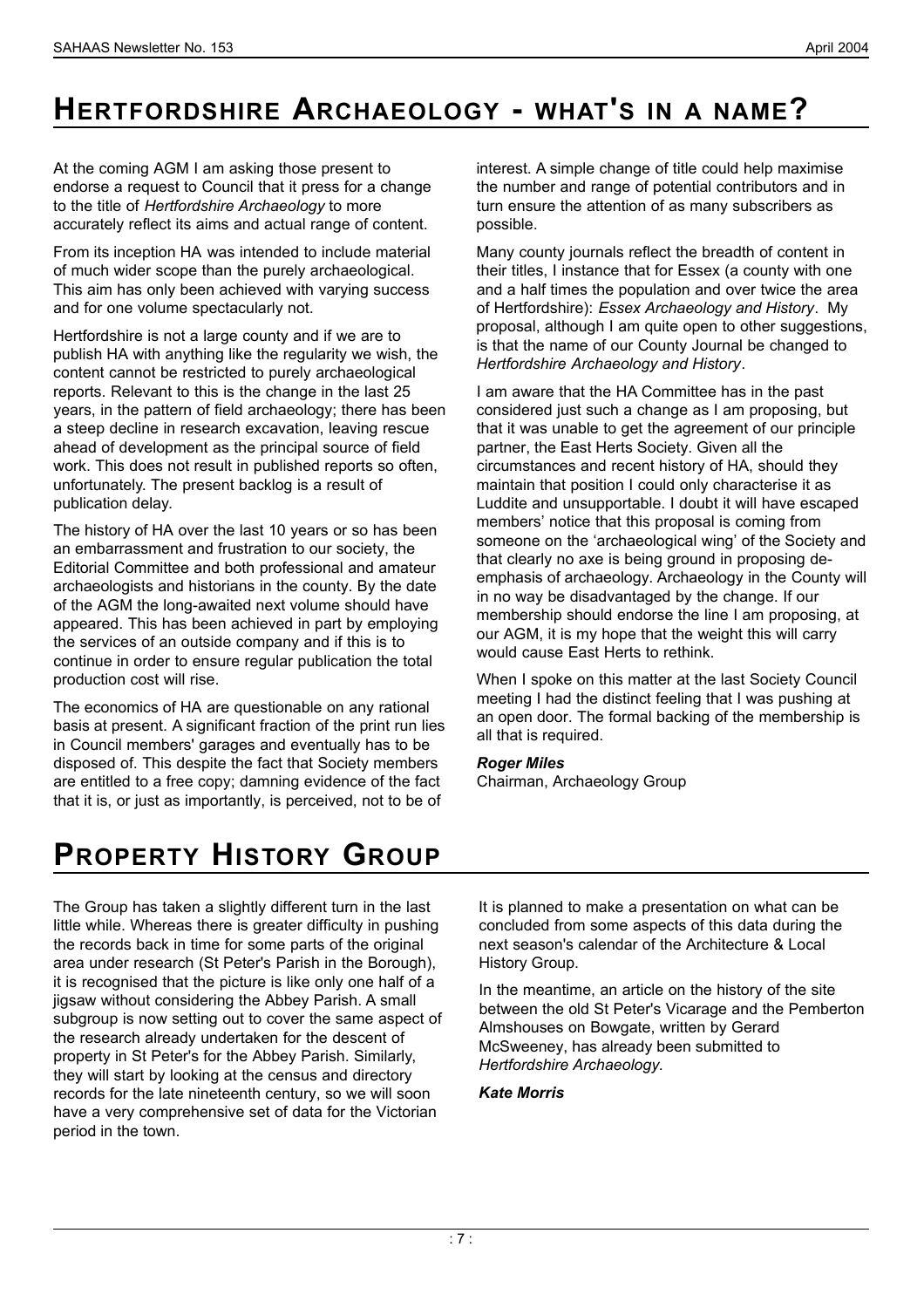# LIBRARIAN'S REPORT

The publishing event of the year was obviously *St Albans 1650–1700: a thoroughfare town and its people*, edited by J.T. Smith and M.A. North. The project began in 1991 and even though about a dozen people wrote specific chapters, more like sixty were involved over the twelve-year period to a greater or lesser degree. It is important that the results of so much research should not go to waste. A start has therefore been made to collect this useful material for our library!

Another book of local interest added to our stock is *The Roman Chilterns*, by Keith Branigan and Rosalind Niblett, published by the Chess Valley Archaeological and History Society. It is a very attractively produced book, with chapters on Verulamium.

An important project, which is in progress, is the creation of a computer catalogue of our stock. To this end, Brian Bending is setting up a database.

Writing last year's report, i bemoaned the uncertainty of the position of Kyngston House, where the library is situated, and the position does not seem to have been resolved. An additional room has been allocated to us, which has proved useful for the storage of copies of our publications, which had previously been distributed between attics, garages etc of various members.

*Joyce Wells*

## **LECTURE SECRETARY'S REPORT**

Our final lecture for 2002/3 on Art, Industry and Coalbrookdale nearly did not happen. David Hopkins from Manchester experienced travel difficulties. Though late arriving, we were compensated, for he delivered an excellent lecture on the nineteenth century drive to improve quality and design in British manufactures through the medium of the Great Exhibition of 1851 and the impact it had on Coalbrookdale.

The Venerable Clifford Offer, Archdeacon of Norwich, had spoken to our Society in the nineties on King Offa. Now, commencing our 2003/4 programme, he returned to speak about Hitchin, Mercia and the Councils of Clofesho. We learned that Chelsea and Clofesho were the two principal meeting places for the great Mercian Church Councils of the eighth and ninth centuries. Clofesho was a key centre in Mercian times. His further research, he believed, proved that Hitchin was Clofesho.

"Who was the Merry Duchess of St Albans?". Members soon found out as they listened intently to Joan Perkin as she unravelled the story of the colourful life of Harriot Mellon, actress, banker, hostess and philanthropist. Life's journey took her from poverty in 1777 to move in circles that led her to become the wife of Thomas Coutts, the royal banker. Following his death in 1822 he left her the Bank, and, using her business skills, she doubled its value in 15 years. It was some years later that she married the Duke of St Albans, and became one of the most famous London hostesses, friend of Sir Walter Scott, George IV and the royal dukes. She gave lavishly to the poor and died in 1837.

Members turned out on a cold November night and were soon drawn into the atmosphere of warmth, comfort and luxury of some of our Hertfordshire cinemas of yesteryear. Who better to speak to us than professional film historian Allen Eyles, who had painstakingly recorded details and taken photographs of cinemas which have long since disappeared, or been altered out of all recognition. As members reflected with nostalgic affection of cinema-going before the multiplex, they were surely bemused as they thought of the back row on a rainy day!

At the beginning of this year we turned our attention to architecture. One of our own members, Mr George Atkinson, illustrated how the sixteenth century Venetian architect Andrea Palladio had influenced three Englishmen – Inigo Jones, Roger Pratt, and Lord Burlington – and their followers. We can now look afresh at one of our favourite St Albans buildings, Romeland House, and see the Venetian characteristics in its windows.

Inclement weather last year prevented our President, John Brodrick, from giving his lecture on the Dark Ages, but this year he was successful. His lecture spanned the period AD 350 to AD 650. His interest in such times was captured rather later in life. His readings about King Arthur and the Dark Ages aroused his interest. His enthusiasm for the Roman period remains today.

Still to come – some architecture, history, archaeology. . . .and three Hertfordshire men who made their mark!

### *Doreen Bratby*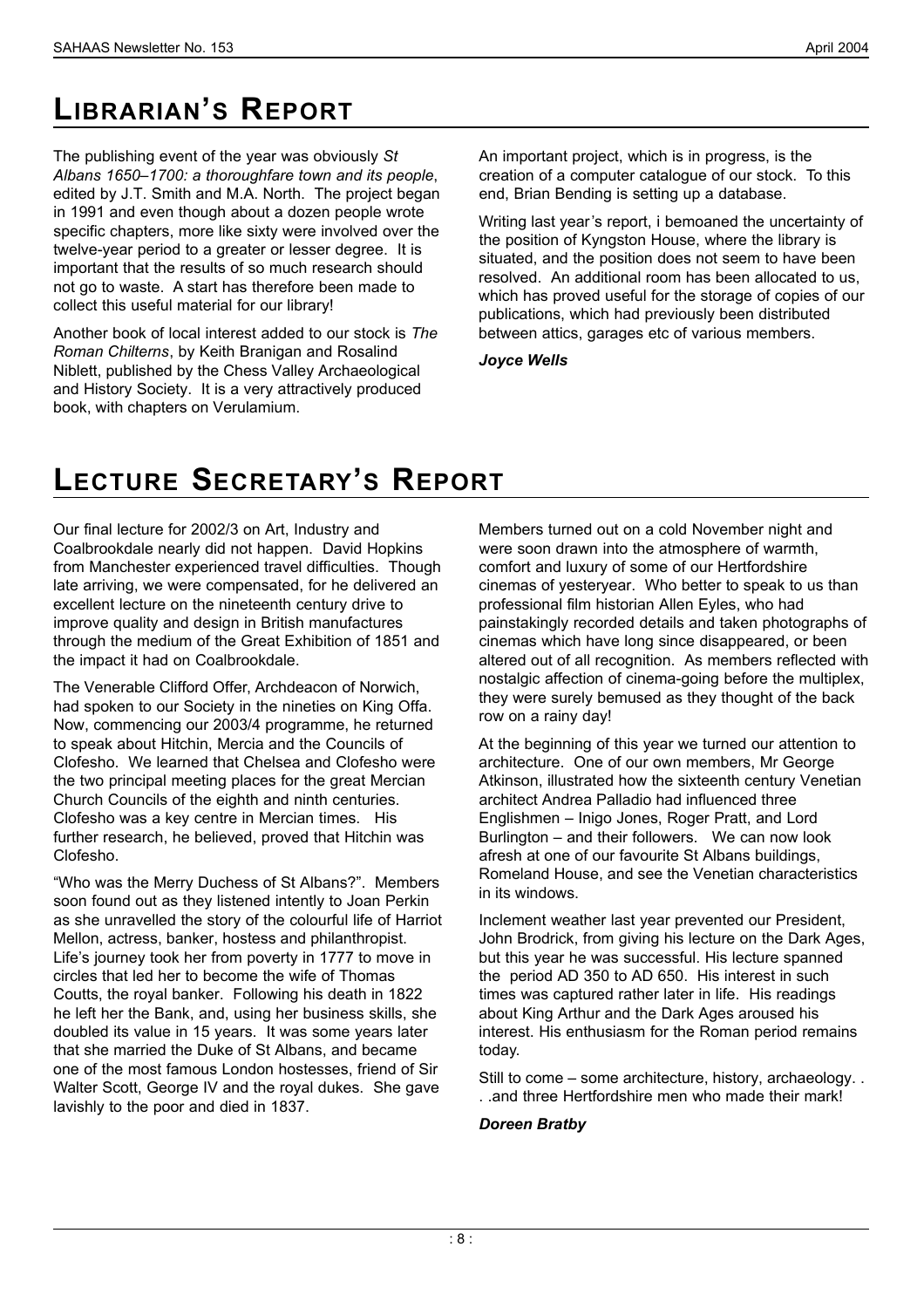# **17TH C POPULATION RESEARCH GROUP**

The highlight of the year was the publication of *St Albans 1650-1700: a thoroughfare town and its people*. The book is the culmination of thirteen years' of study, research, writing and discussion and its publication was marked by a launch in December where the photo of contributors was taken with the President of our Society, the Mayor and her deputy.

A display on emigration to America was shown at three events during the year which included photographs of two present-day Americans who are descended from families who left St Albans for North America, probably for religious reasons, in the 1630s.

The trawl through the HALS wills index continued and the resulting wills have been entered on computer and family trees revised accordingly. Work on the PCC index is ongoing.

The Protestation Oaths 1642, the Oaths of Allegiance 1696 and various special rates and levies found in the churchwarden's accounts are now on the computer. The 1642 oath has been printed and sent to HALS, the Society of Genealogists and the SAHAAS library and our webmaster. We are planning to do this with other lists of names.

During work on the age at death in the burial file, it was noted that after the age of 5 the number of people dying

aged between 5 and 75 was similar; findings will be compared with the twentieth century. Transcription of St Peter's poor law documents also continues and the information is being computerised. A new database for inventories has been developed to enable easier analysis.

Among the Wills which er have been reading was that of Roger Pemberton, founder of the almshouses which still exist in St Peter's Street. The Will is fascinating in the enormous care which he took in detailing the terms of his bequest. With the approval of the A&A Council, we decided to transcribe the Will, and produce a booklet which will include details of how the terms are currently administered, photographs and pedigrees of the family etc.

The District Council, which now runs the almshouses, has agreed to our holding a small reception, by invitation, probably in late May, and for small groups to visit the almshouses. Anyone with information which we may not already have, or a particular interest in this project, is asked contact one of us.

### *Pat Howe and Clare Ellis*

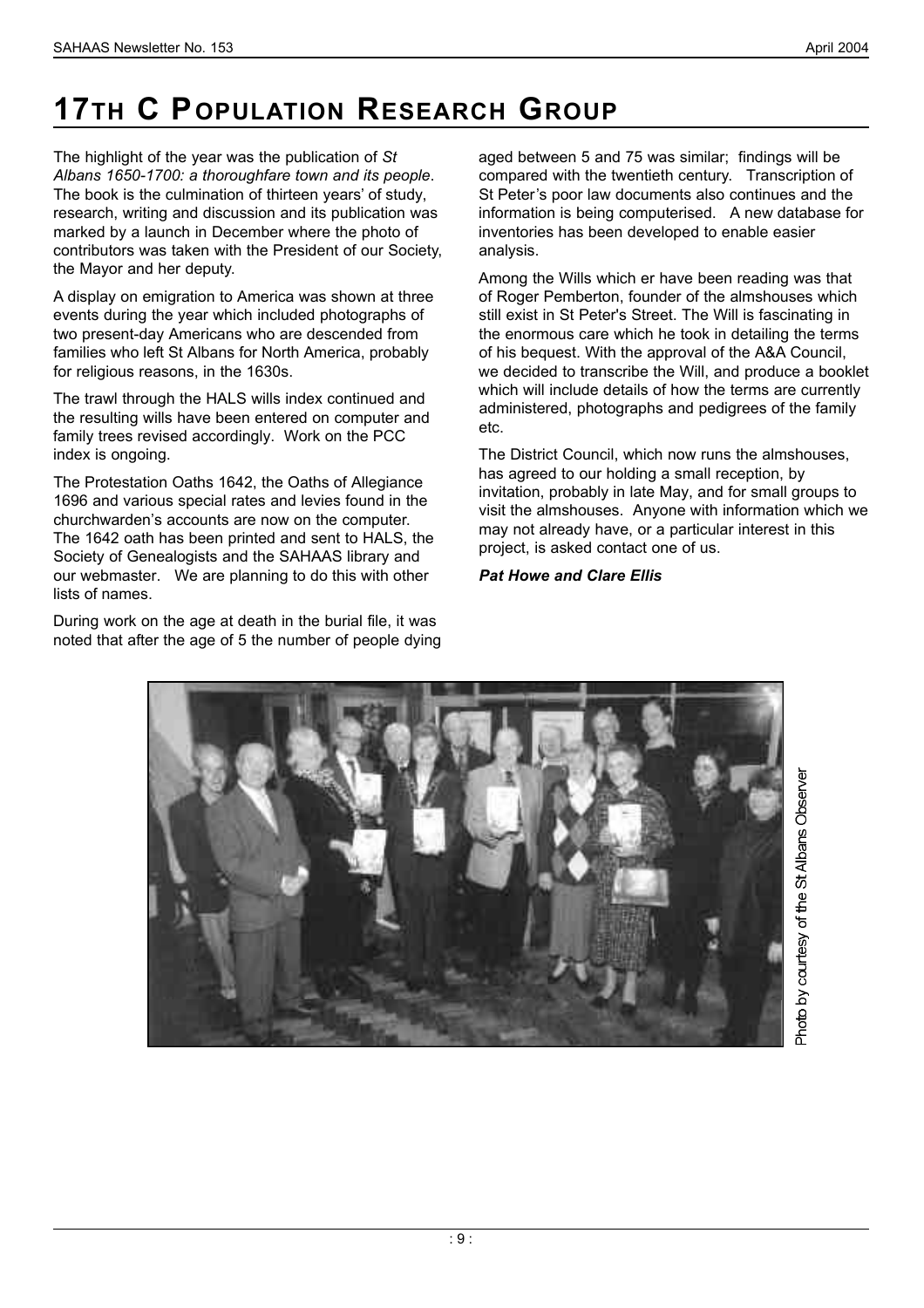## **MEMBERSHIP NEWS**

We welcome the following new members and hope that they will enjoy their membership:

P. Bonner Hoddesdon E. Brown St Albans Mrs V. Burns Parkstreet Lane Dr & Mrs D. Buttress St Albans M. Catlin Eversholt T. Cooper St Albans M.E. Cox St Albans M. Gloady Stanmore Mr & Mrs P.M. Fletcher TSt Albans Mrs L.C. Hill St Albans Mrs M Jones St Albans D.R. Martin St Albans Mrs J.A. Massey Bricket Wood Mrs J.O. Mast Bricket Wood S. Rolfe Harpenden J.T. Sang St Albans Miss K Sidders Wheathampstead Mrs J. Stroud St Albans Ms C. Treweek St Albans

## **AR C H A E O L O G Y GR O U P RE P O R T**

The turn of the year is a quiet time for the Group's outdoor activities although, as has been observed in previous reports, the marked decline in the severity of winters in recent times means we can do some things without the thermal discomfort endured in the past.

Processing of finds from the Amwell Villa – we are probably justified in referring to it as a villa, but only fuller excavation would confirm this – is largely complete. A report by a pot expert should give us an idea of the time bracket for the site, with the reservation that it would be based only on unstratified material from the ploughsoil. The figure would be conservative, as the earliest phases would be the deepest and may be undisturbed.

Recent excavations for the construction of a swimming pool not far from the site were monitored, but did not reveal anything significant. However, there would undoubtedly have been other buildings and land features associated with something of the size that we have identified. Aerial photograph archives may be useful to this end.

*Roger Miles*

## **NAT I O N A L AR C H A E O L O G Y DAY S 1 7T H A N D 1 8T H JU LY 2 0 0 4**

The Society is traditionally rather quiet over the summer period when many go away or just relax between seasons. Only the Society outings punctuate this lull. However, those who are here will have an opportunity this year to continue their delight in the history, architecture and archaeology of all around us over a very special weekend in July.

St Albans will be buzzing with activity, this being the year of the biennial St Albans Festival. For the first time, the St Albans Carnival will be being brought forward to coincide with the Festival, adding the parade and funfair to the already packed programme.

The Museum Service will be continuing their tradition of staging an event for National Archaeology Days, and this also coincides with this last weekend of the festival. This year's theme will be the Middle Ages and our Museum friends will be offering medieval foods, handling sessions of medieval objects and so on.

This year, an additional attraction will be the arrival of a party of medieval guests from our twin town of Worms in Germany, who will be hosted by the St Albans Worms

Partnership. They will be visiting the Abbey on the Friday (as pilgrims), telling tales of the Nibelungen (in English) in a storytelling tent in the Park, and quaffing ale with a distinctive medieval flavour (and offering guests a taste, no doubt).

The Society is supporting by sponsoring a public lecture, to be held at St Albans Girls' School in Sandridgebury Lane. Professor John Gillingham will discuss the world of Richard Lionheart and the Plantagenets, seen from England, Germany and the Middle East on the Saturday evening. (Richard was incarcerated in the Imperial Castle at Trifels not far from Worms and there will be an exhibition at Verulamium Museum to illustrate the connections.)

There will be more publicity about the event in due course, but mark the date in your diaries now; it is going to a fun weekend. SAWP will be holding a medieval banquet on the Sunday to honour their guests and there may be some places for SAHAAS members.

Let Kate Morris know if you are interested in any aspect of the weekend and would like to be directly involved.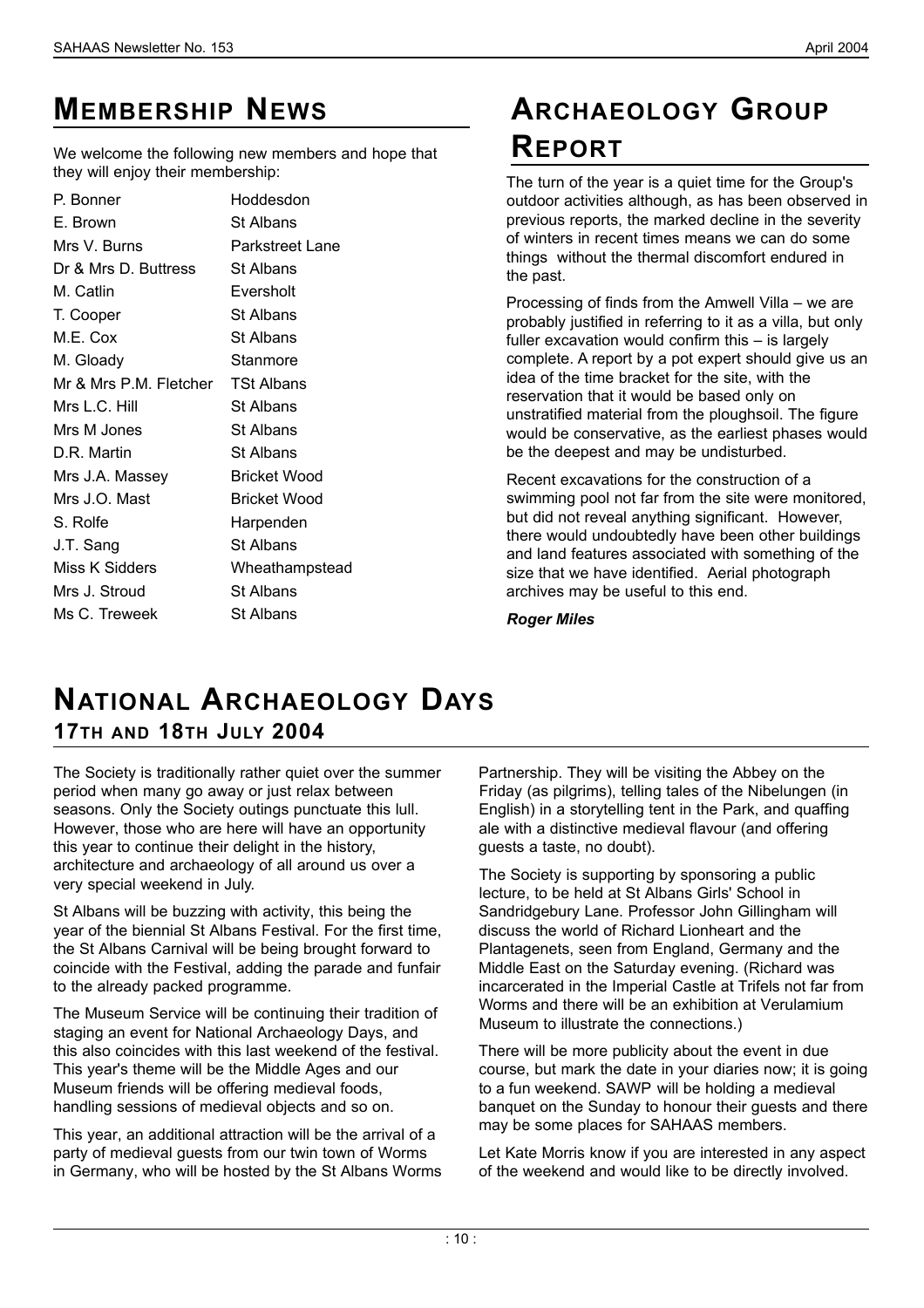## **RETURN OF OLD ST ALBANS**

Good news for those of us who have been mourning the decimation of our local history archive. In 1634, Benjamin Hare produced a map of the town of St Albans. This hung for many years in the Council Chamber (W H Smiths) until its loss in the early 19th century. Two copies are known to have been made: the first in 1798, by Thomas Godman, and the other was a simpler line drawing by Agutter. For at least 40 years the superb Godman copy hung in the City Library. Last year the library/internet office saw no reason to retain it and passed it on to the County Record Office. Here it received much needed conservation treatment.

Now for the good bit. The record office has had the map scanned and reproduced in colour. Reproduction was so good that at first I thought it was Godman's work. A colour copy has already been sent to the museums service and a second is awaiting delivery to the Maltings library. Godman was a first class cartographer and his copy is full of fascinating detail, from the pillory in the market place to the gallows on Bernard's Heath. Keep an eye open for its return.

Digital scanning has also come to the aid of the Hertfordshire Record Society. In collaboration with the record office they have re-published the county map of Hertfordshire by Bryant, 1822 (pictured below). This is now available at a scale of 1.5 inches to the mile, on four large sheets in a handsome A4 folder. The quality

of reproduction surpasses that previously possible. Up to circa 1820 Hertfordshire had changed little, from a cartographical point of view, since the medieval period. Importantly, and unlike the Phillimore Atlas, the parish boundaries shown are those of the pre-1830s reforms and include detached parts. A place index has been compiled and included. Map sets can be purchased from HALS at £7.50 per set. Record Society members receive a free copy as part of their membership.

The Record Society is currently hoping to reproduce the county and town maps of Dury and Andrews 1766, before the end of the year.

#### *David Dean*



## **BRITISH ASSOCIATION FOR LOCAL HISTORY**

The visit to the Women's Library and the Ragged school Museum both held interest, especially for the older members of the party. Those who had been office secretaries could reminisce about the aged typewriters and calculating machines on show but, happily, none of us had as grim an upbringing as the ragged school children. One of the guides at the museum had been a featherweight champion of the area and had worked as a porter at Billingsgate.

Our programme for the rest of 2004 is listed below:

| 12th May  | Marc Fitch Local History Collection, Leicester<br>University, and Leicester Museum    |
|-----------|---------------------------------------------------------------------------------------|
| 5th June  | Phillimore Lecture: We have no factory bell, a talk<br>about domestic textile workers |
| 16th July | Arundel Castle Archives, Sussex                                                       |

15th Septr Docklands Library, Archives and Museum

October National Archives (formerly PRO and Historical Manuscripts Commission), Kew

In January 2005 there will be a guided visit to the House of Lords Record Office and to the archives of the Institute of Electrical Engineers in Savoy Place. The IEE is the largest professional engineering society in Europe and the archives contain some notable

collections, including that of Silvanus P. Thompson, whose 3500 printed books and 12,00 pamphlets date from the fifteenth to the early twentieth century. There are several manuscripts, among which are three volumes of medieval texts.

If you are interested in any of these events please get in touch with the Association's Business Manager, Mrs Annmarie Jones (BALH, PO Box 6549, Somersal Herbert, Ashbourne DE6 5WH (tel 01283 585947 or email amjones-balh@supanet.com; www.balh.co.uk).

On 10th March 2004, a Local Heritage Initiative (LHI) Conference was held at the British Museum and I attended on behalf of BALH. Funded by the Heritage Fund, the Countryside Agency and the Nationwide Building Society, it aims to encourage interest in the local environment. Over about four years, LHI has awarded grants to about 780 projects, costing a total of £10.7 million. The average size of grant was £15,500 and the maximum that can be awarded is £25,00, but no matching funding is required. Those interested should log on to www.lhi.org.uk.

#### *Norman Alvey*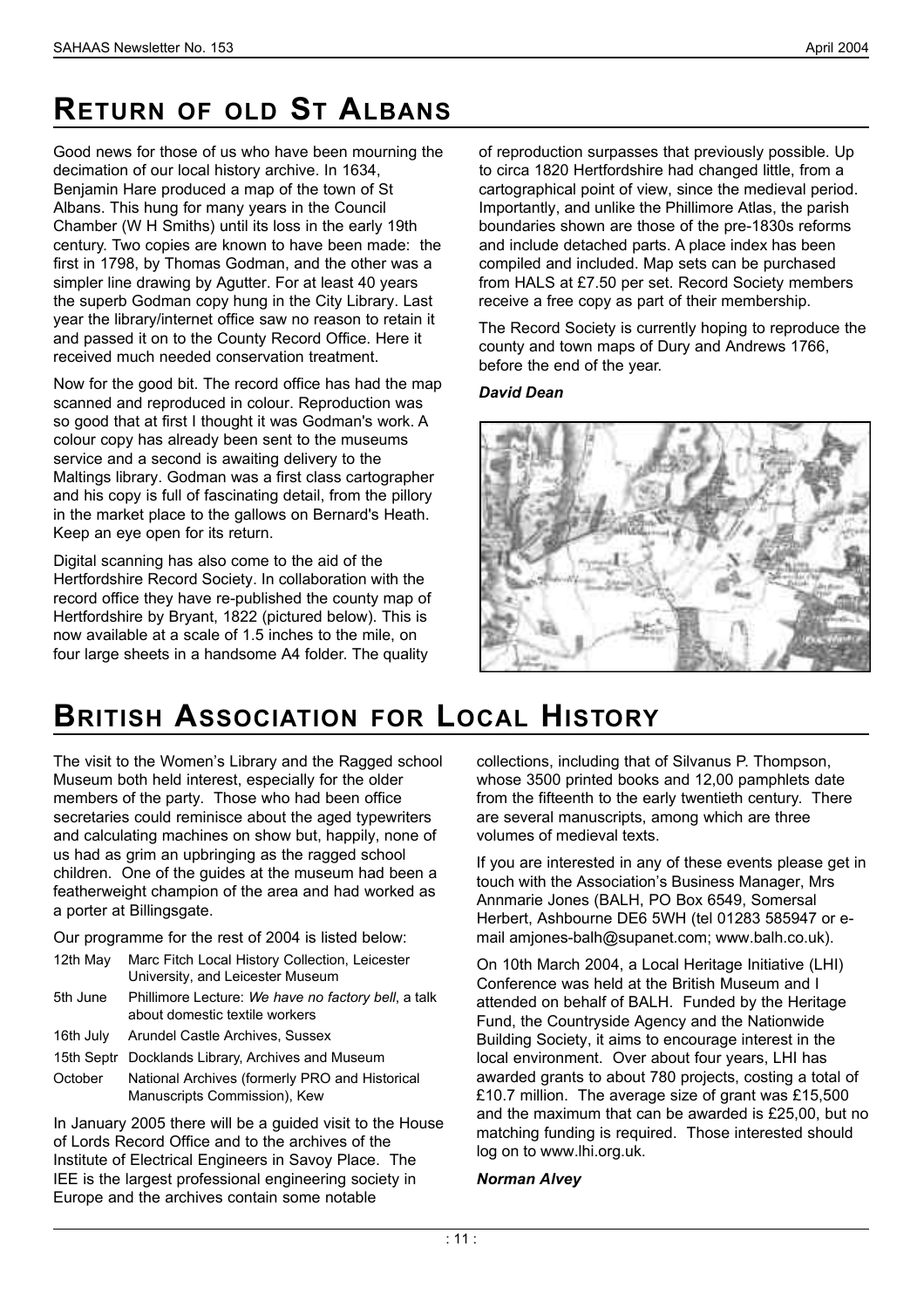# **EARLY ANGLO-SAXON KINGSHIP**

After the lecture on *The Dark Ages* on 27th February 2004 two of our members asked questions about this topic that I could not answer adequately on the hoof.

"Did the Anglo-Saxons have kings in their homelands before they came to Britain in the 5th C AD?"

"What was the influence of the Bretwalda on the consolidation of Anglo-Saxon power?".

Our earliest historical references to the German tribes come in Julius Caesar's *Gallic Wars* (about 60 BC) and the *Germania* of Tacitus writing about 150 years later. Caesar uses the word *feri* to describe the Germans which translates variously as 'savage, barbarous, fierce and cruel'. Both writers allude to German tribes having an atomistic society where the people of the tribes seldom congregated in villages but lived isolated on small farms in clearings among the dark forests of Northern Europe. Archaeology shows there was a hierarchical society and there are literary references to leaders to whom the Romans attached their word *rex*. These men seem to have had basically social and ceremonial functions and, when war threatened, competent temporary fighting leaders were chosen from among the warrior class. It could well be that early leaders of Saxon incomers like Hengest, Horsa, Cerdic and Cynric were chosen military leaders of this type. Malcolm Todd, a leading authority on the European barbarians of these times, says that the little evidence that exists suggests the Saxons of the 4th and 5th centuries AD had changed little from their forebears.

There is more evidence that the Jutes and Angles, living on the Danish peninsula and to the West of the Germans in Frisia, had achieved what one might call 'command kingship' by the late third century AD.

So a short answer to the first question could be: "The practice of kingship among the Saxons in their homeland was weak but it was somewhat stronger in the homelands of the Angles and the Jutes".

The word *Bretwalda* is found for the first time in the *Anglo-Saxon Chronicle* and the writings of Bede in the late 800s AD. Bede uses it as a collective noun for seven early English kings who had overlordship among the English territories of the from the late 6th to 9th centuries AD. Given the better acceptance of kings amongst the Angles and Jutes, it is interesting that six out of these seven men relate to Anglo-Saxon territories on the Eastern side of England and four of those kings ruled Northumbria. The odd man out among the Heptarchy was Ceawlin who ruled Wessex until his death in AD 593.

How these men achieved their pre-eminence, whether by success leading a federation of minor kings in war, or by personal charisma, or by buying power, distributing gifts arising from superior wealth, is not known. It does not seem that military conquest of other kings was the source of their influence. Modern scholars consider the contribution of the Bretwalda to the unification of Anglo-Saxon England as minimal.

*John Brodrick*

### **HERTFORDSHIRE ASSOCIATION FOR LOCAL HISTORY**

## **ANNUAL GENERAL MEETING**

### **Saturday 8th May 2004**

The AGM will be held at County Hall, Hertford. at 1.00 p.m. and followed by a lecture at 2.00 p.m. by our Guest Speaker

### **Dr Maragaret Gelling**

### **Place Names and Landscapes**

Dr Gelling is well known as an authority on place names and was President of the English Place-Name Society from 1986 to 1998. She has edited EPNS volumes for many counties and is currently Hon. Reader in English Place Name Studies at the University of Birmingham.

It always surprises me how few members of SAHAAS are individual members of HALH or attend its meetings. Our members may attend the annual Symposium at reduced rates, this year in Baldock on 13th November. Membership is £7.00 or £10.00 for two members living at the same address and sharing a single mailing and twice-yearly journal, *Herts Past and Present*.

> Clare Ellis **Secretary HALH**